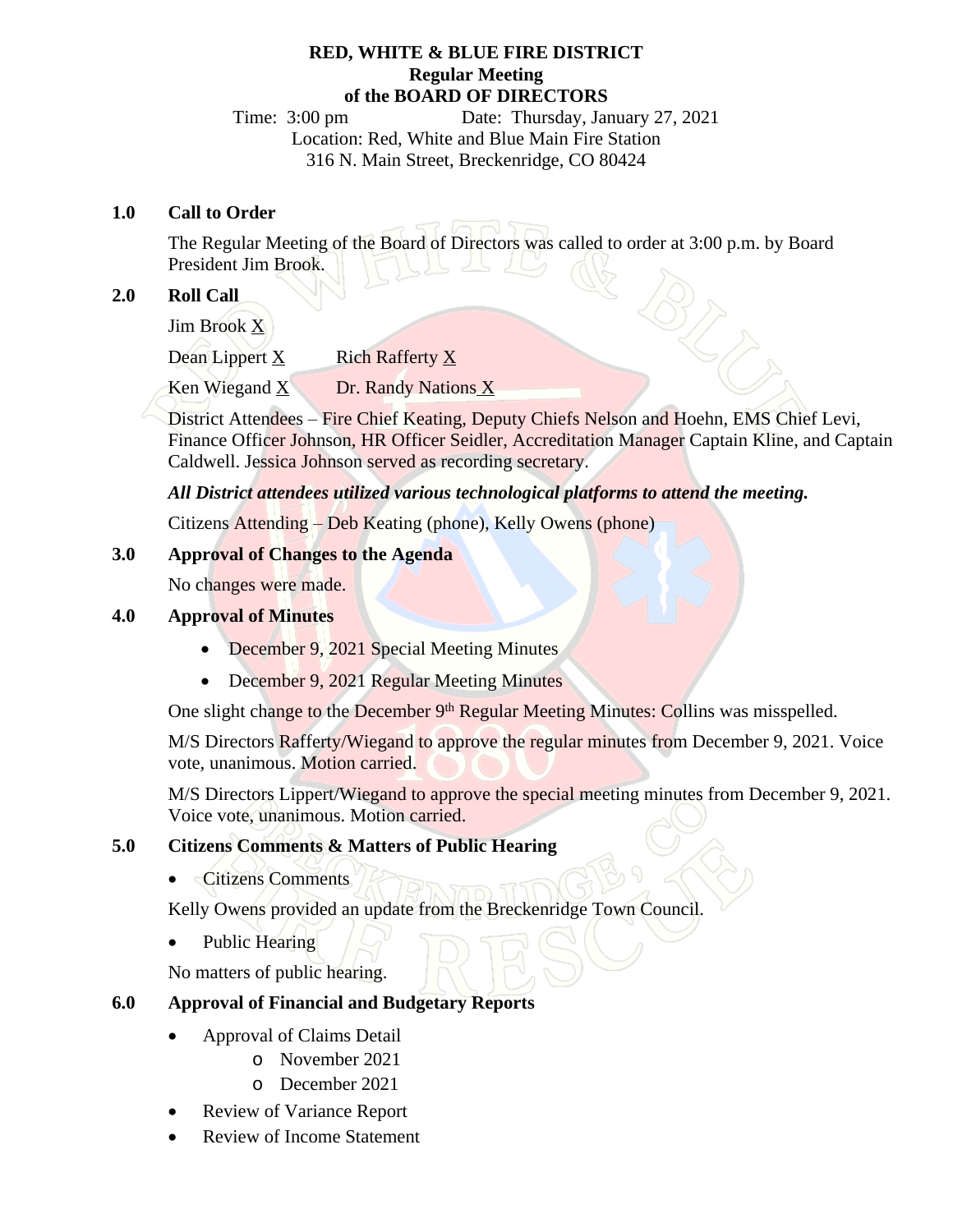Chief Keating noted there was a one-year warranty on all of the station generators. The most recent generator installed was at Station 7 over two years ago, which renders all of the generators out of their warrantee periods.

Director Lippert inquired about claim #9155 on page 14 regarding an air supply item for the truck. DC Hoehn explained that this particular item was for the air supply in the bucket. Director Wiegand inquired about a charge from CMC Tech Rescue. DC Hoehn explained that this is the planned replacement of technical rescue equipment and bags on each of the apparatus.

M/S Directors Rafferty/Nations to approve Claims Detail Report for November 2021. Voice vote, unanimous. Motion carried.

M/S Directors Wiegand/Lippert to approve Claims Detail Report for December 2021. Voice vote, unanimous. Motion carried.

Director Rafferty inquired about the IT 2021 budget line being under budget. DC Nelson explained that there was a contingency built into the budget, since we anticipated there would be unforeseen items during the IT transition in our first year with Summit Net Trekker.

## **7.0 Chief(s)' Reports**

## *Finance Division Updates – L. Johnson*

Finance Officer Johnson provided a written update to the BOD on various items which occurred during the months of November and December, which was included in the board packet. The board discussed Finance Officer Johnson's report. The annual audit is occurring a week earlier this year and nearly all required documents have been uploaded for the auditors.

*Human Resources Updates – Seidler*

HR Officer Seidler provided a written update to the BOD on various items and activities which occurred during the months of November and December, which was included in the board packet. HR Officer Seidler provided an update regarding the hiring process.

*Fire Chief Report and Updates – Keating*

Chief Keating provided a written update to the BOD on various items which occurred during the months of November and December, which was included in the board packet. The board discussed Chief Keating's report. Chief Keating highlighted the outstanding job that BC Kline has done with the acquisition of the new BC vehicle.

*Administrative Division Updates – Nelson*

DC Nelson provided a written update to the BOD on various items and activities which occurred during the months of November and December, which was included in the board packet. The Station 7 boiler was recently replaced due to failure of the previous boiler, which was in service for 26 years. We received notice from Google that they will no longer be offering free government email effective May 1<sup>st</sup>. We will be working with Summit Net Trekker in transitioning to Microsoft Office 365 as we approach the May 1st date.

*Operational Division Updates – Hoehn*

DC Hoehn provided a written update to the BOD on various items and activities which occurred during the months of November and December, which was included in the board packet.

*EMS Division Updates – Levi*

EMS Chief Levi provided a written update to the BOD regarding EMS events that occurred during the months of November and December.

*Local 4325 Updates – Caldwell*

A written report was provided by Captain Caldwell and included in the board packet. Director Brook commended FF/P Felt on his efforts with the coffee bean sales for the Bergbauer family.